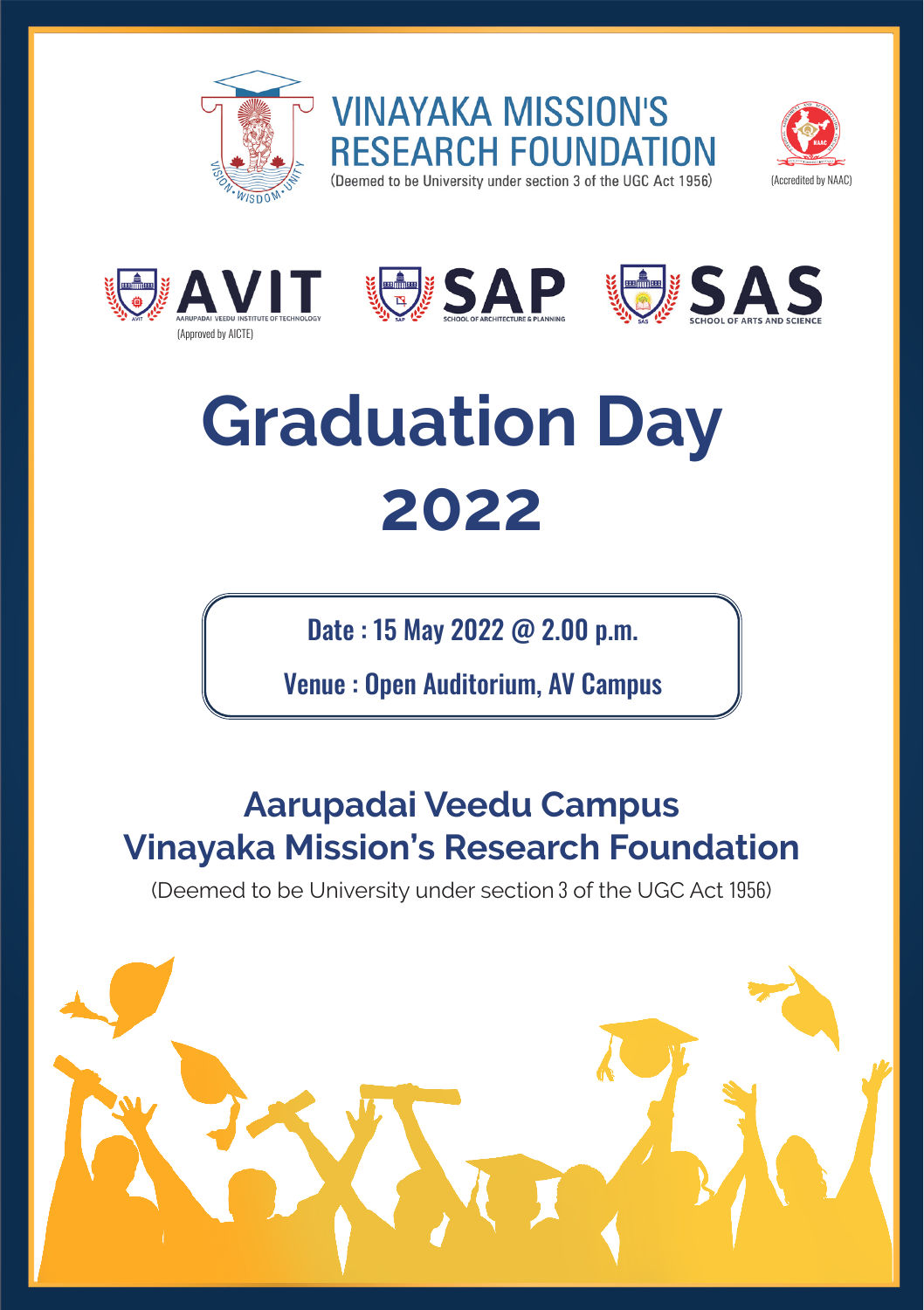#### **PROGRAM AGENDA**

| $2.00$ p.m. | <b>Tamil Thai Vazhthu</b>                                          |
|-------------|--------------------------------------------------------------------|
| $2.02$ p.m. | <b>Opening of Graduation Ceremony by</b>                           |
|             | Dr. A. S. Ganesan.<br>Honourable Chancellor, VMRF-DU               |
| $2.04$ p.m. | Welcome Address & AVIT report by                                   |
|             | Dr. G. Selvakumar, Principal, AVIT                                 |
| $2.10$ p.m. | Department of Management report by                                 |
|             | Prof. P. S. Balaganapathy, Dy.Director, DoM                        |
| 2.15 p.m.   | School of Architecture and Planning report by                      |
|             | Prof. M. Umachakkaravarthy, Principal, SAP                         |
| 2.20 p.m.   | School of Arts and Science report by                               |
|             | Dr. K. Manivannan, Director i/c, SAS                               |
| $2.25$ p.m. | <b>Special Address by</b>                                          |
|             | Dr. Anuradha Ganesan,<br>Director, VMRF-DU                         |
| $2.35$ p.m. | <b>Introduction of Chief Guest by</b>                              |
|             | Dr. S.P. Sangeetha, VP (Academics), AVIT                           |
| $2.37$ p.m. | <b>Graduation day Address by the Chief Guest</b>                   |
|             | <b>Shri. Suresh Sambandam,</b><br>Founder & CEO, Kissflow, Chennai |
| $3.00$ p.m. | Presentation of Degree Certificates to the Graduands               |
| $3.50$ p.m. | Pledge administration by                                           |
|             | Dr. A. S. Ganesan, Honourable Chancellor, VMRF-DU                  |
| $3.53$ p.m. | <b>Dissolving Ceremony by</b>                                      |
|             | Dr. A. S. Ganesan, Honourable Chancellor, VMRF-DU                  |
| $3.55$ p.m. | <b>National Anthem</b>                                             |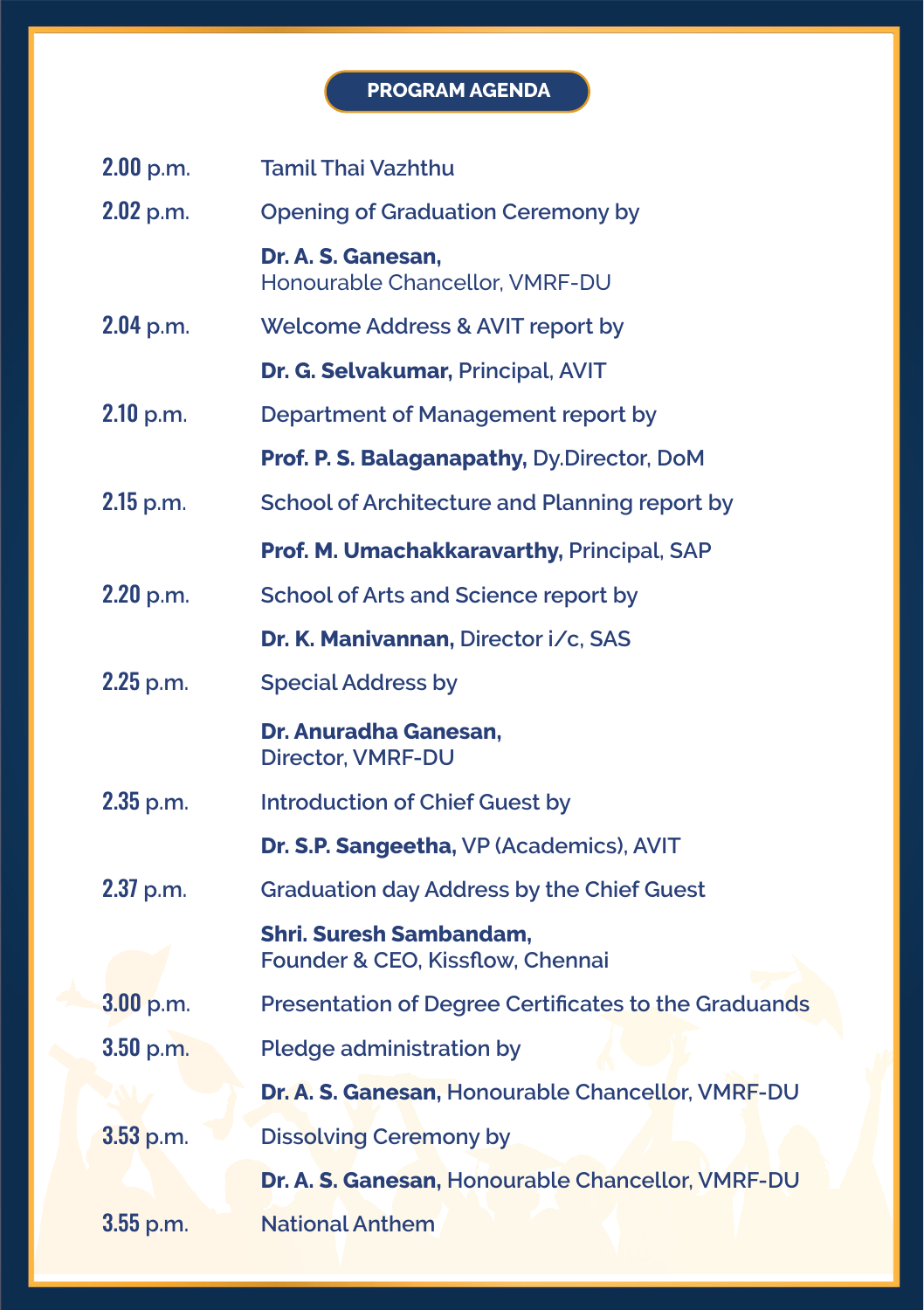



#### **The Management, HoIs, Faculty Members and Students**

#### **Cordially invite you for the**

## **GRADUATION DAY - 2022**

on 15 May 2022 @ 2.00 p.m. | Open Auditorium, AV Campus

**With Heavenly Blessings of**

**Dr. A. Shanmugasundaram**

Founder Chancellor, Vinayaka Mission's Research Foundation-DU

**Graduation Function Presided by**

**Dr. A. S. Ganesan** Honourable Chancellor, Vinayaka Mission's Research Foundation-DU

**In the August Presence of**

**Dr. Anuradha Ganesan** Director, Vinayaka Mission's Research Foundation-DU

**Chief Guest**

**Shri. Suresh Sambandam** Founder & CEO, Kissflow, Chennai & Distribute Special Awards & Degree Certificates

**Prof. P. S. Balaganapathy** Dy.Director, DoM

**Prof. M. Umachakkaravarthy** Principal, SAP

**Dr. K. Manivannan** Director, SAS

**Dr. G. Selvakumar** Principal, AVIT